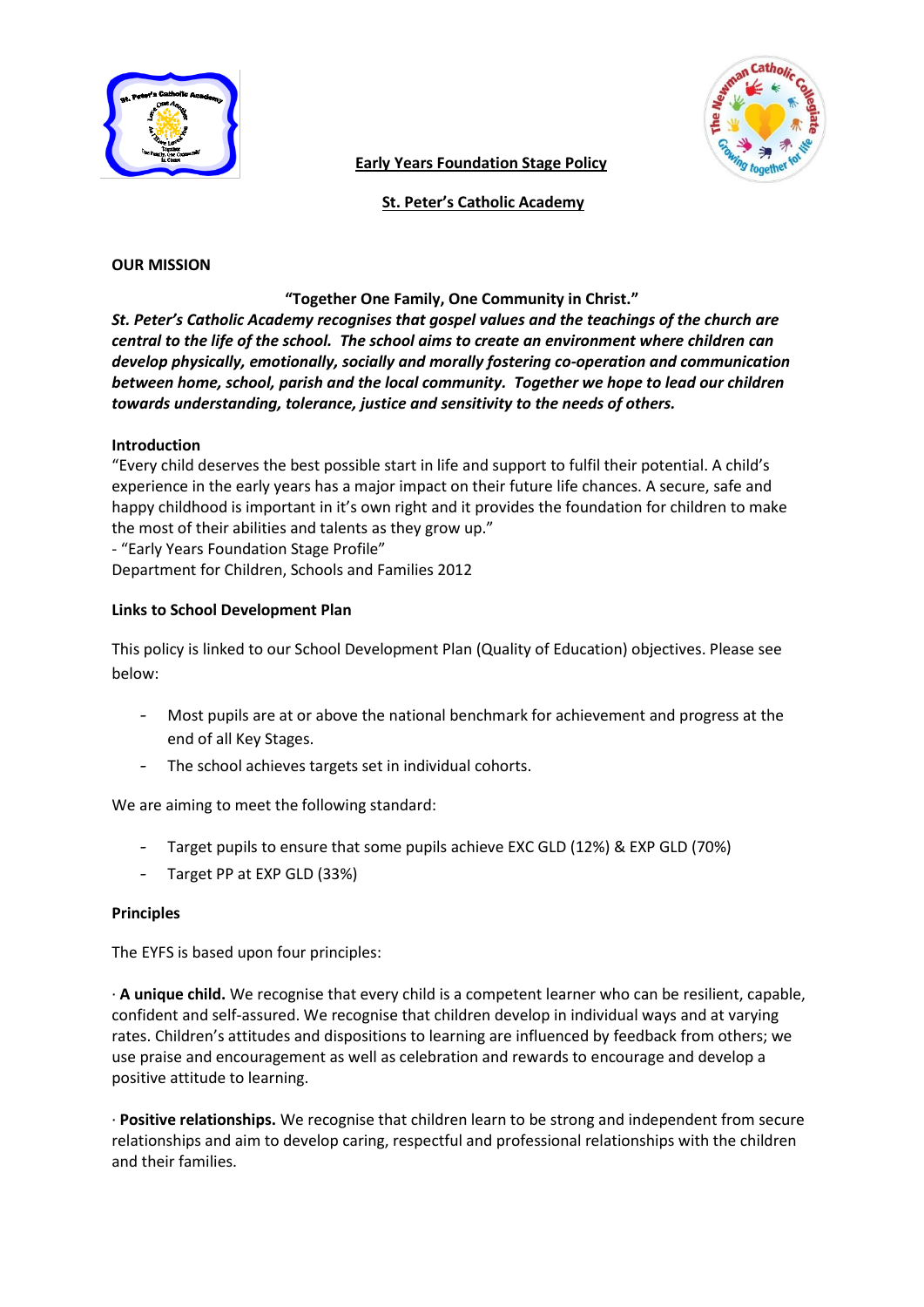· **Enabling environments.** We recognise that the environment plays a key role in supporting and extending the children's development. Through observations we assess the children's interests, stages of development and learning needs before planning challenging and achievable activities and experiences to extend their learning.

· **Learning and development.** The Foundation Unit is organised to allow children to explore and learn securely and safely. There are areas where the children can be active, be quiet and rest. The unit is set up in learning areas where children are able to find and locate equipment and resources independently.

Early childhood is the foundation on which children build the rest of their lives. At St. Peter's Catholic Academy we greatly value the importance that the EYFS plays in laying secure foundations for future learning and development. However, we also believe that early childhood is valid in itself as part of life. It is important to view the EYFS as preparation for life and not simply preparation for the next stage of education.

The EYFS for children is from birth to five years of age. All children begin school with a wide variety of experiences and learning and it is the privilege of the adults working in the foundation stage to accept the task of building upon that prior learning experience. This is done through a holistic approach to learning ensuring that parents and guardians, support staff and the Foundation Stage team work effectively together to support the learning and development of the children in their charge.

# **Aims of the EYFS**

The curriculum of the Foundation Stage underpins all future learning by promoting and developing the prime areas of:

- · personal, social and emotional development;
- · physical development;
- · language and communication;

and the specific areas of:

- · literacy;
- · mathematics;
- · understanding the world;
- · expressive arts and design

Achievement of these prime and specific areas of learning is by:

- · Playing and exploring.
- · Active learning.
- · Creating and thinking critically.

In addition, as a Catholic academy, we also promote and develop children's spiritual understanding of the Catholic faith.

### **The Seven Areas of Learning**

The seven areas of learning covered by the framework are:

### **PRIME AREA: Personal, Social and Emotional Development (PSED)**

This area has three sub sections. These are Making Relationships, Self-confidence and Selfawareness and Managing Feelings and Behaviour. The outcomes focus on children learning how to work, play, co-operate with others and function in a group beyond the family. They cover important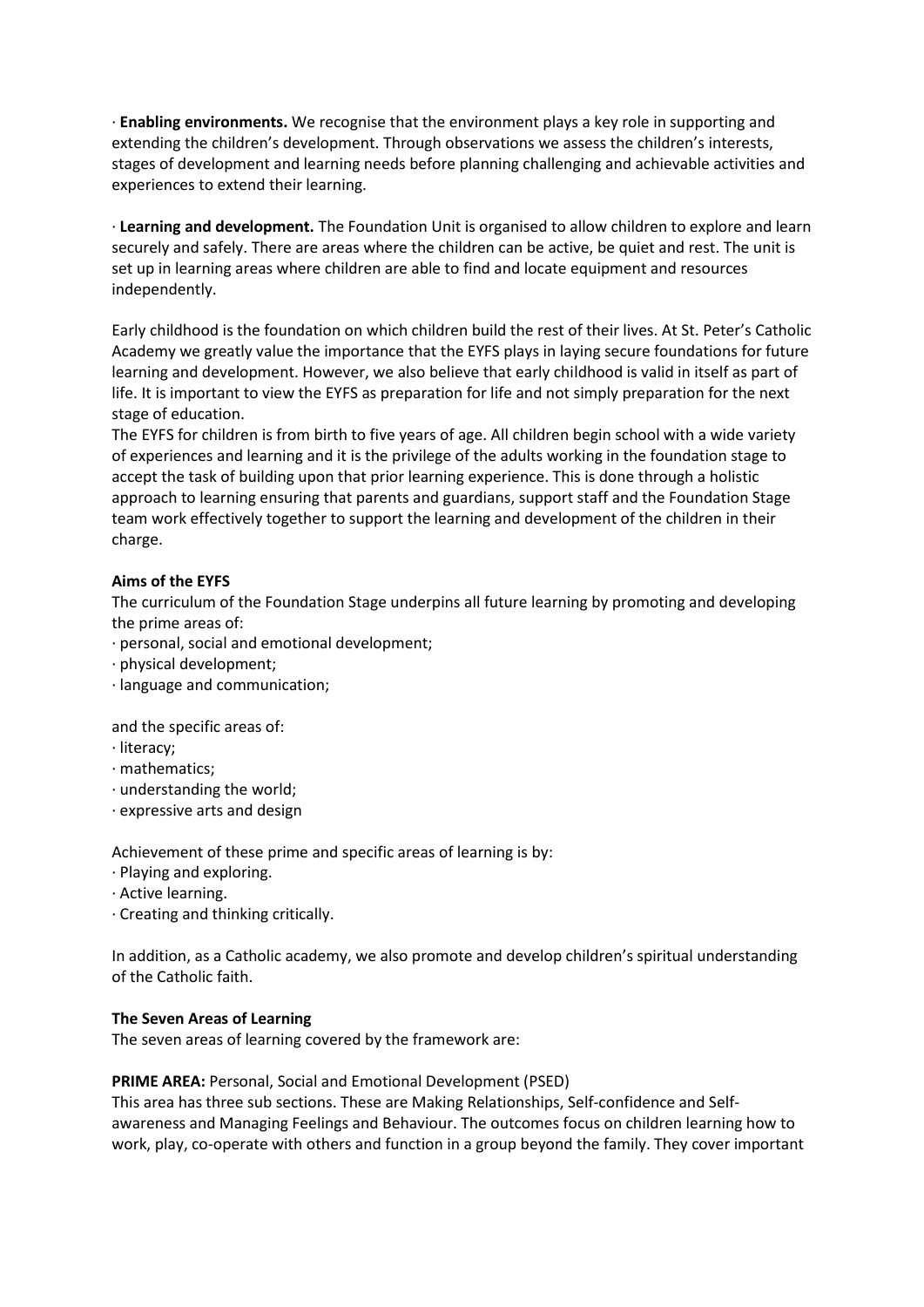aspects of personal, social, moral and spiritual development including the development of personal values and an understanding of self and others.

### **PRIME AREA:** Communication and Language (C and L)

This is broken down into three sub sections. These cover Listening and Attention, Understanding and Speaking. These outcomes cover important aspects of language development and provide the foundations for literacy. The Early Years Policy places a strong emphasis on children's developing competence in speaking and listening and Understanding. Other areas of learning also make a vital contribution to the successful development of literacy.

# **PRIME AREA:** Physical Development (PD)

This covers both fine and gross motor development and keeping healthy. Physical development is implicit in all areas of the EYFS framework. Teaching concentrates on children's developing physical control, mobility, awareness of space and manipulative skills in indoor and outdoor environments. Positive attitudes are encouraged towards a healthy and active way of life.

# **SPECIFIC AREA:** Mathematics (M)

This is broken down into two sub sections. These are Number and Shape, Space and Measures. These outcomes cover important aspects of mathematical understanding and provide the foundation for Mathematics. They focus on achievement through practical activities and are using and understanding language in the development of simple mathematical ideas.

### **SPECIFIC AREA:** Literacy (L)

This area of learning has two sub sections of Reading and Writing. The objectives ensure success in early reading and writing skills. Phonics plays a big part in this area and the ability to blend for reading and segment for spelling are skills that are promoted daily in the Foundation Stage at St. Wilfrid's and St. Peter's Catholic Academy.

### **SPECIFIC AREA:** Understanding the World (U the W)

This covers the subjects Geography, Science, DT, History, RE and ICT. This is a major area of learning and enquiry focusing on children's developing knowledge and understanding of their environment, other people and features of the natural and made world.

### **SPECIFIC AREA:** Expressive Arts and Design (CD)

This covers art, music, and drama. This area of the EYFS framework focuses on the development of children's imagination and their ability to communicate and to express ideas and feelings in creative ways.

Within the Foundation Stage we follow the Archdiocese of Birmingham Catholic Education scheme of work specifically written for Nursery and Reception- 'Living and Growing as the People of God.' Within the Foundation Stage the main focus is that God created us an individuals and recognising differences. Please see the RSE policy.

### **Characteristics of effective learning**

The characteristics of effective learning describe factors which play a central role in a child's learning and in becoming an effective learner. They are vital elements of support for the transition process from EYFS to Year 1. The characteristics of learning run through and underpin all seven areas of learning and development, representing processes rather than outcomes. Information describing the child's characteristics of effective learning will provide Year 1 teachers with vital background and context when considering the child's next stage of development and future learning needs.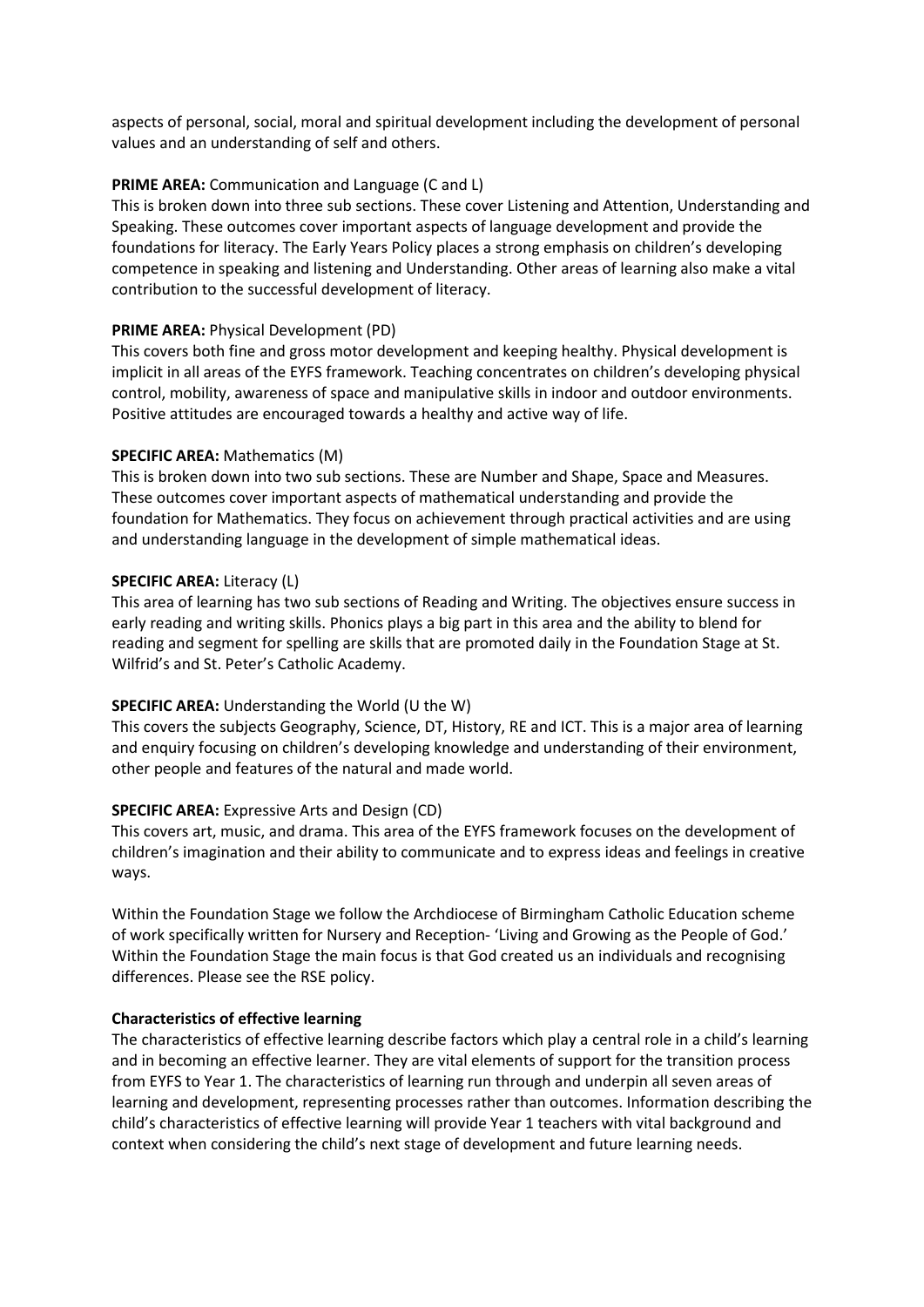### **Playing and exploring – engagement**

- Finding out and exploring
- Playing with what they know
- Being willing to 'have a go'

### **Active learning – motivation**

- Being involved and concentrating
- Keeping trying
- Enjoying achieving what they set out to do

# **Creating and thinking critically – thinking**

- Having their own ideas
- Making links
- Choosing ways to do things

# **Observation, Assessment and Planning**

Parents and carers are given the opportunity to meet with the Foundation Stage Team each term and, at the end of the third term, we provide a written summary in relation to the children's early learning goals.

The Foundation Stage leader analyses the EYFS data termly. This data analysis dictates priorities for teaching in both the Nursery and Reception class. Good planning is the key to making children's learning effective, exciting, varied and progressive. Effective learning builds on and extends what children know and can already do. Our planning shows how the principles of the EYFS are put into practice and is always informed by observations we have made of the children, in order to understand and consider their current interests, development and learning needs. All staff who work in the Foundation Stage are involved in this process.

The planning within the EYFS is based around the children's interests. These plans are used by the EYFS team as a guide for weekly planning. However, we may alter these in response to the needs of the children.

We make regular assessments of children's learning and we use this information to ensure that future planning reflects identified needs. Assessment in the EYFS takes the form of long, short and recorded observations and this involves the teacher and other adults as appropriate.

### **Play in EYFS**

Through play our children explore and develop the learning experiences that help them make sense of the world. They practise and build up their ideas, learn how to control themselves, and begin to understand the need for rules. They have the opportunity to think creatively both alongside other children and on their own. They communicate with others as they investigate and solve problems. They express fears, or re-live anxious experiences, in controlled and safe situations.

### **The Induction Process- Nursery**

During the Summer Term all new parents are invited to attend an induction meeting where induction information and early years practice is shared. During this meeting there is also the opportunity to meet the foundation stage staff and the Principal.

During the Summer Term, prior to starting school in September, foundation stage staff will visit preschool settings from which September's intake will be taken. Each child and their parents and carers will be invited to spend some time at our setting in order to familiarise themselves with both the staff and the foundation stage environment.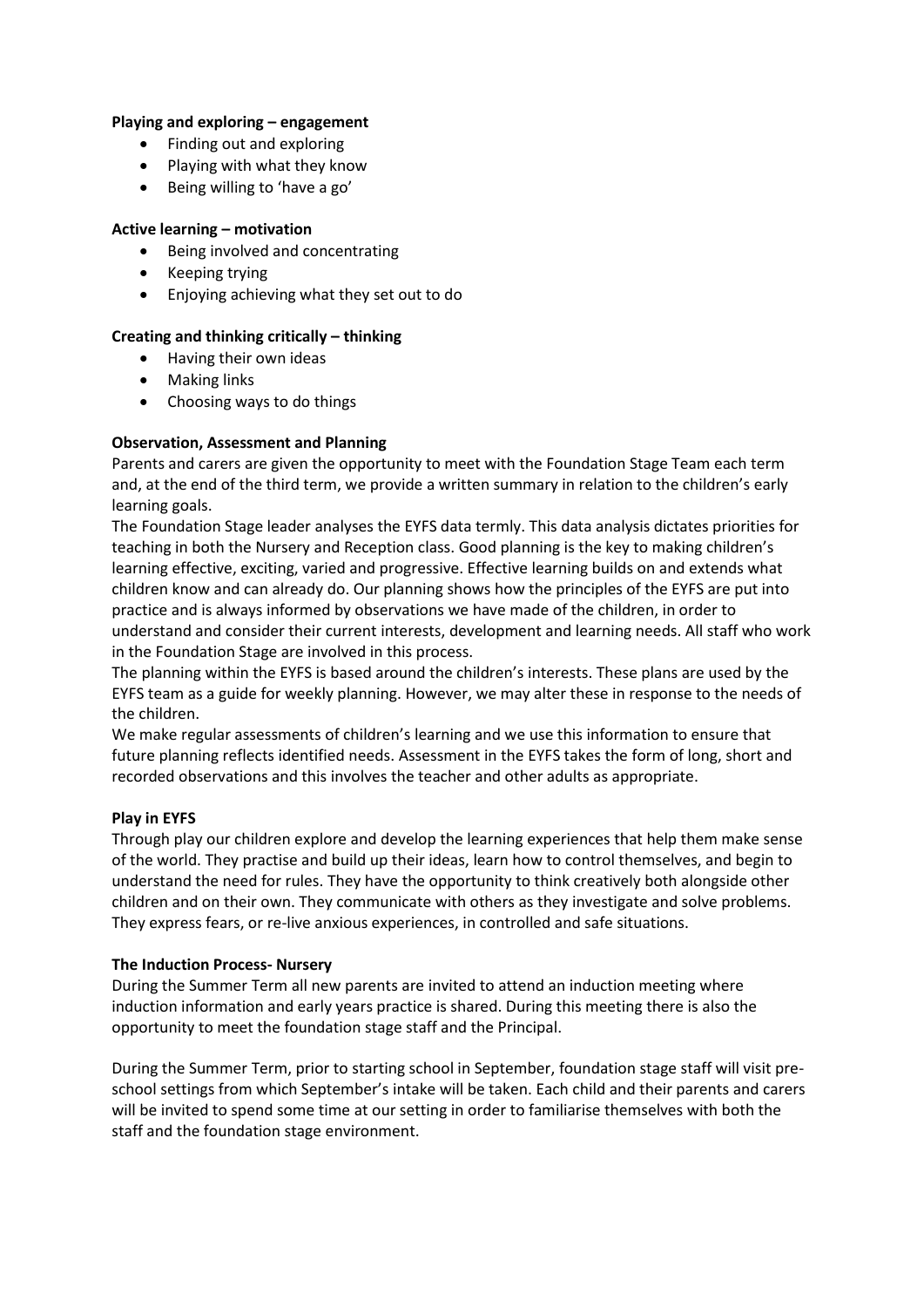When children join the school in September the following procedures will apply so that the children can gradually adjust to their new surroundings:

- · The foundation staff will visit each child in their home environment.
- · During the first two weeks, children will attend for the morning OR afternoon session only.
- · During the third week, children will attend for the morning session and lunch only.

· During the fourth week and thereafter, children will attend for the full school day unless Foundation staff and parents or guardians agree that it is not in the best interests of an individual child.

### **The Induction Process-Reception**

As both the Nursery and Reception staff and children work so closely together, the induction for those children who have attended the Nursery is usually seamless. In the Summer term, all Nursery children including those new to the school, spend some time in the Reception class in order to familiarise themselves with the staff and the environment. In the Summer term, all new parents to the school are invited to a drop in session with the Reception class teacher. The purpose of this session is to share information on your child's new school, routines, expectations and induction information. There is also opportunity to meet the foundation stage staff and to have a tour around the foundation stage environment.

### **Home and School Links**

We recognise that parents and carers are a child's first and most enduring educators and we aim for the schools and parents and carers to work closely in the Foundation unit. This can have a very positive impact on a child's development but relies on a two-way flow of information and knowledge.

We will develop this working relationship between the school and parents and carers as follows:

· We will hold a parent consultation during the year to discuss children's progress

· We will send home parent emails on a regular basis that parents can reply to and share their home successes.

· We will publish a theme topic leaflet detailing the areas of learning and the overarching theme of the term or half-term.

· We will operate an "open door" policy that will allow parents and carers to discuss concerns and developments in an informal manner. Conversely, if Foundation staff have concerns about the progress of a child, they will immediately approach parents and carers to discuss them.

· We will conduct workshops, sometimes with outside agencies, for parents and carers to enable them to be familiar with the teaching methods used in school to make it easier to emulate them at home.

### **Inclusion in EYFS**

We believe that all our children matter. We give our children every opportunity to achieve their best. We do this by taking account of our children's range of life experiences when we are planning for their learning.